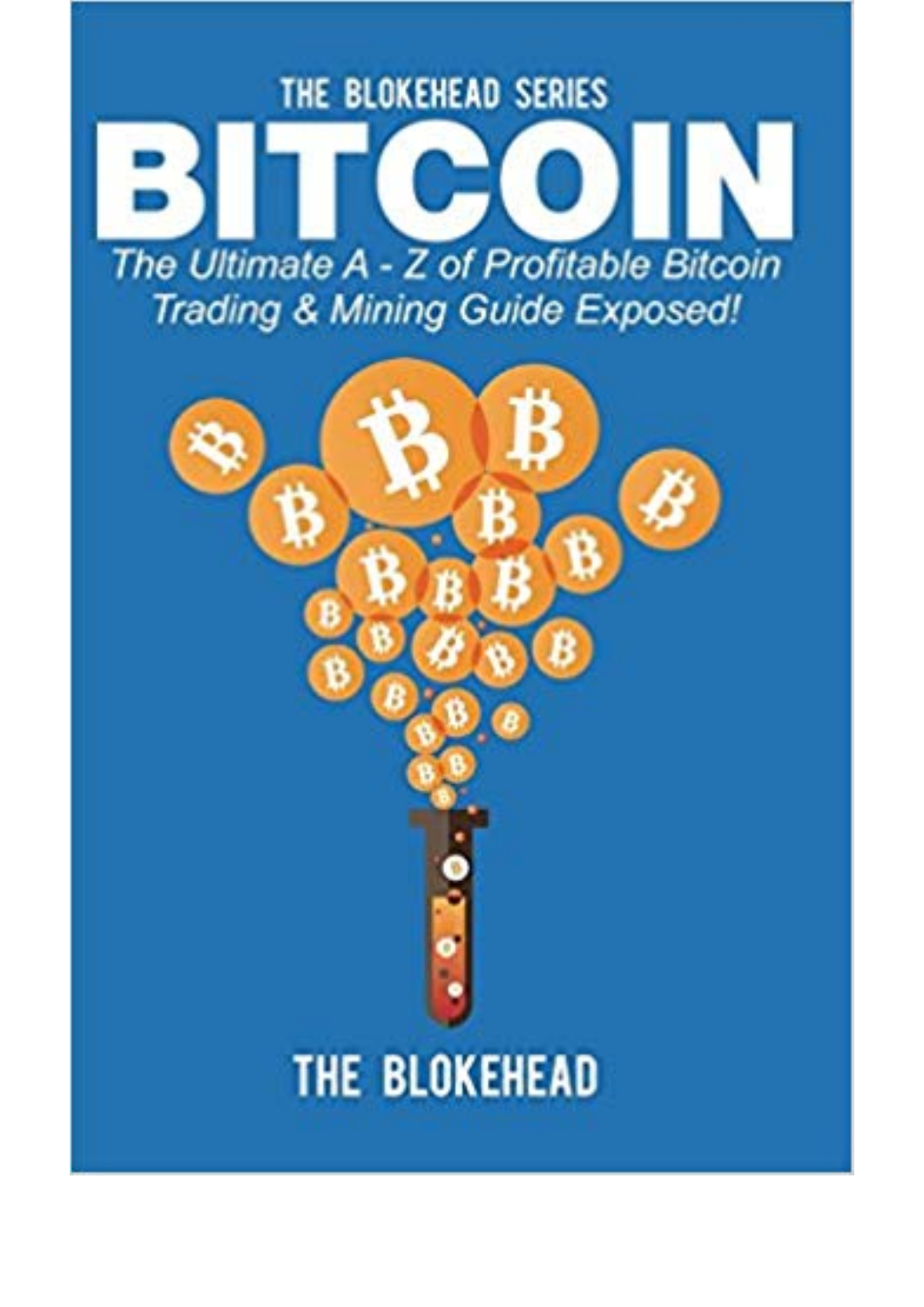*The Blokehead*

**Bitcoin: The Ultimate A - Z of Profitable Bitcoin Trading & Mining Guide Exposed!**

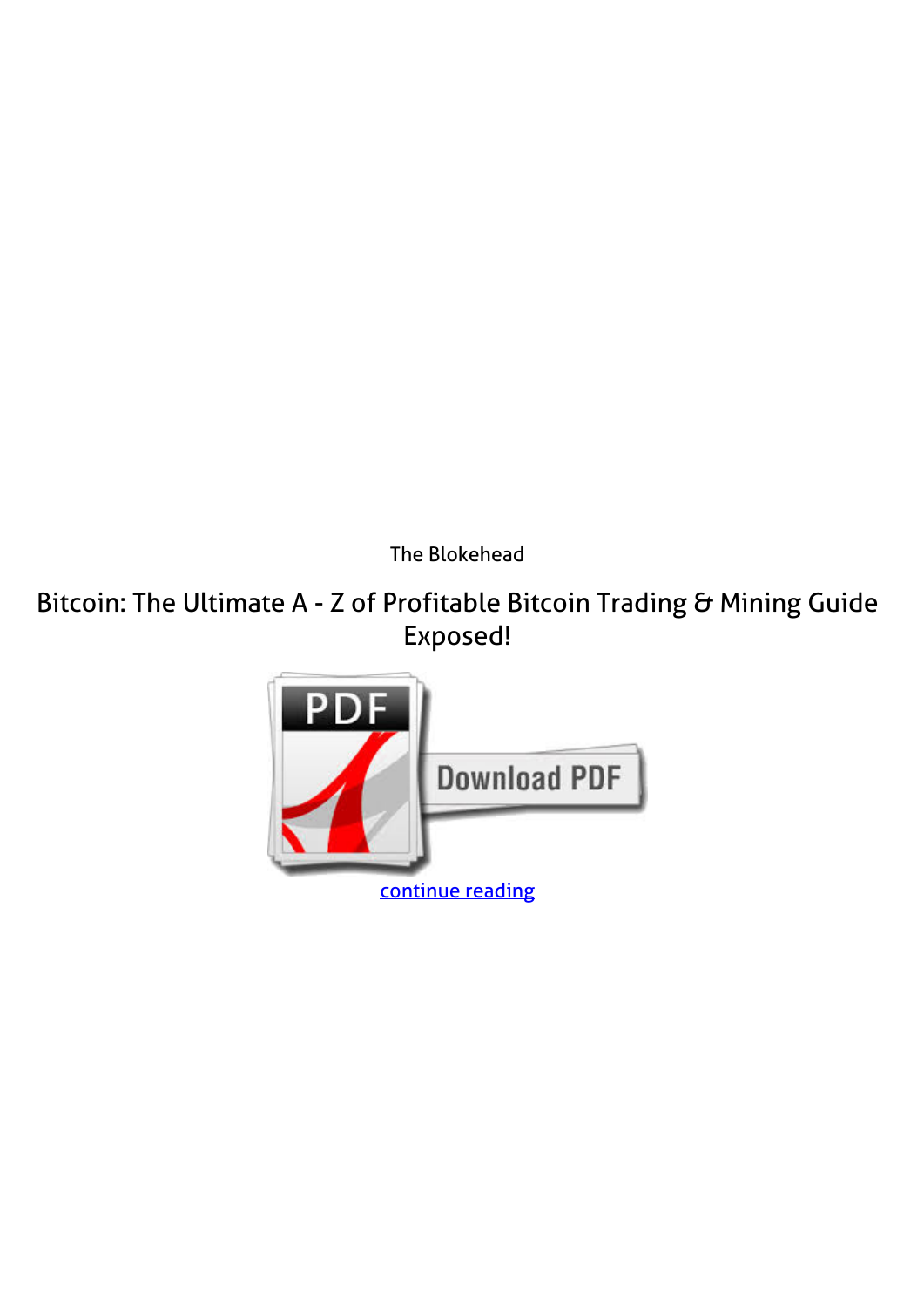How does the bitcoin protocol work? A person cannot combine indefinite bitcoins. These bitcoins will then be subdivided into smaller sized bits. The bitcoin protocol states that there is only going to be twenty-one million bitcoins to end up being produced by the miners. The smallest bit is named & apos; satoshi & apos; The software programs including these mathematical formulas are made available to everyone. This means that anyone can access these formulas to make sure that it acts its purpose. Mathematics can be used to generate or ' mine' bitcoins. named following the bitcoin founder and the divisible quantity is a hundred millionth of a bitcoin. Bitcoin currency is founded on mathematical formulas unlike our standard currency that is founded on gold and silver.



[continue reading](http://bit.ly/2Tge8Fv)